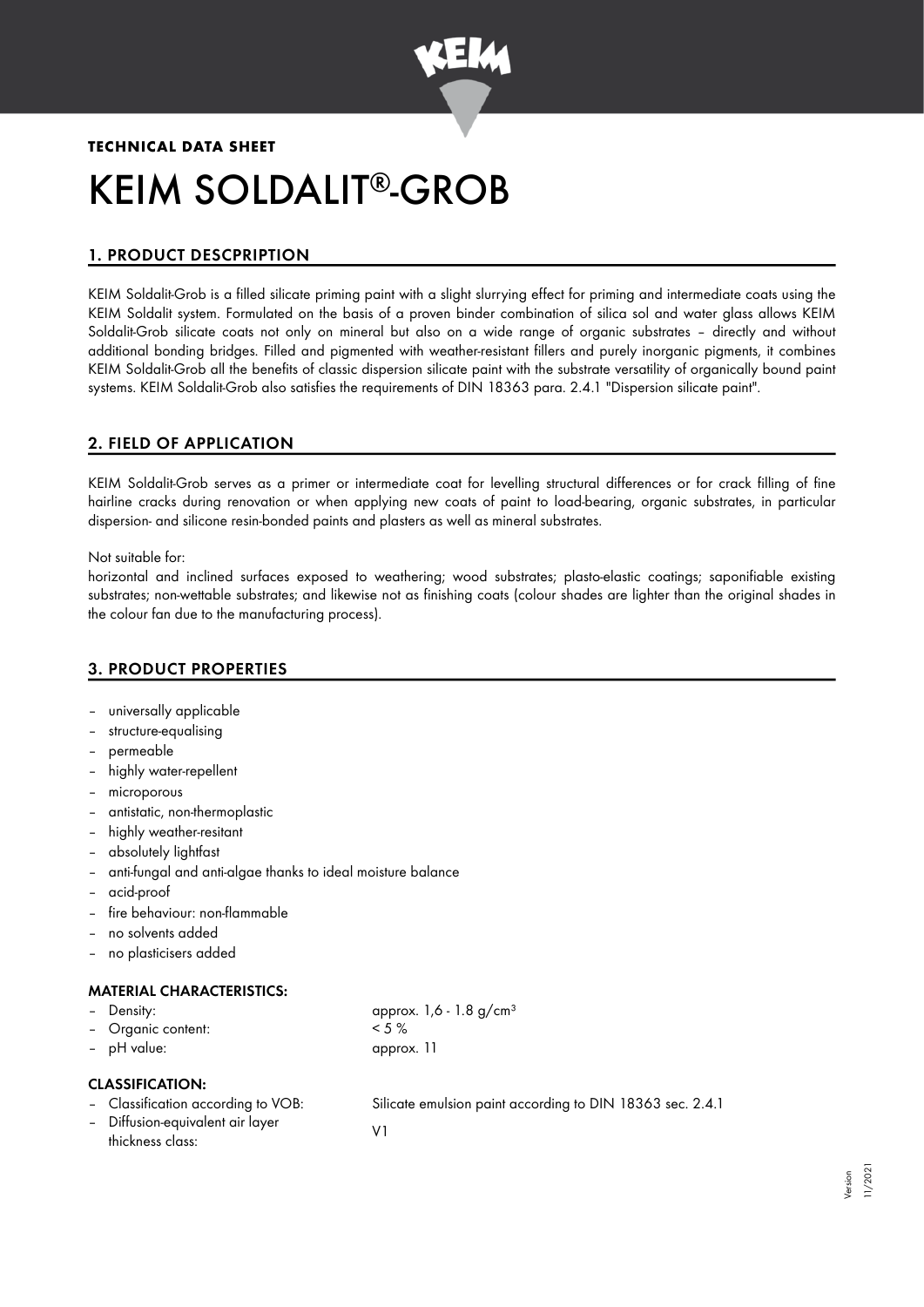#### COLOUR SHADES:

White, color tones only with pure mineral lightfast pigments. KEIM Soldalit-Grob can be tinted with KEIM PPF-Technology ® according to all common color collections. Please always check the color for correctness before application. Only use color shades from one tinting batch within a surface. Note: Filled paint material is not suitable for finish coats because the colours are lighter than original shades. On-site tinting exclusively with system related monochrome shades/full-tone colours

#### COLOUR SWATCHES:

– KEIM Palette Exclusiv

# 4. APPLICATION INSTRUCTIONS

#### SUBSTRATE PREPARATION:

The substrate must be dry, sound, free from chalking, clean and dust-free. Loose parts of existing coatings must be removed mechanically or by high-pressure water jetting. Defective areas must be filled and texture-matched using a suitable repair material. Any sintered layers on new renders must be removed with KEIM Ätzflüssigkeit (lime remover) according to instructions. New render areas (repairs) are generally to be pretreated with KEIM Ätzflüssigkeit (lime remover) according to the specifications in the Technical Data Sheet. Strongly absorbing surfaces must be primed with KEIM Soldalit-Fixativ. Please, refer to the Technical Data Sheet of the primer regarding application.

In case of larger cracks or strong structural differences, a primer coat with KEIM Contact-Plus might be necessary instead of KEIM Soldalit-Grob.

#### APPLICATION CONDITIONS:

Ambient and substrate temperature ≥ 5 °C during application and drying. Do not apply in direct sunlight or on sun-heated substrates. Protect surfaces from direct sun, wind and rain during and after application.

#### PREPARATION OF MATERIAL:

Stir up KEIM Soldalit-Grob thoroughly before application.

#### APPLICATION:

KEIM Soldalit-Grob can be painted, rolled or airless sprayed (nozzle:  $\geq 443$ ).

Primer coat: Apply KEIM Soldalit-Grob in the normal case undiluted or depending on the absorbency of the substrate, diluted up to max. 5 % with KEIM Soldalit-Fixativ.

Final coat: Apply with undiluted KEIM Soldalit.

#### DRYING TIME:

Can be overcoated after 12 hours at the earliest (at 23°C and 50% RH).

#### CONSUMPTION:

approx. 0,25 kg/m² for a single coating.

These material consumption values are guide values for smooth substrates. Exact consumption values must be determined by means of test areas.

#### CLEANING OF TOOLS:

Clean immediately with water.

## 5. PACKAGING

| <b>Container content</b> | Unit of measure | Quantity on pallet | Type of container |
|--------------------------|-----------------|--------------------|-------------------|
|                          | ĸg              | つ                  | bucket            |
|                          | ĸg              |                    | bucket            |
| つち                       | κg              | 80                 | bucket            |